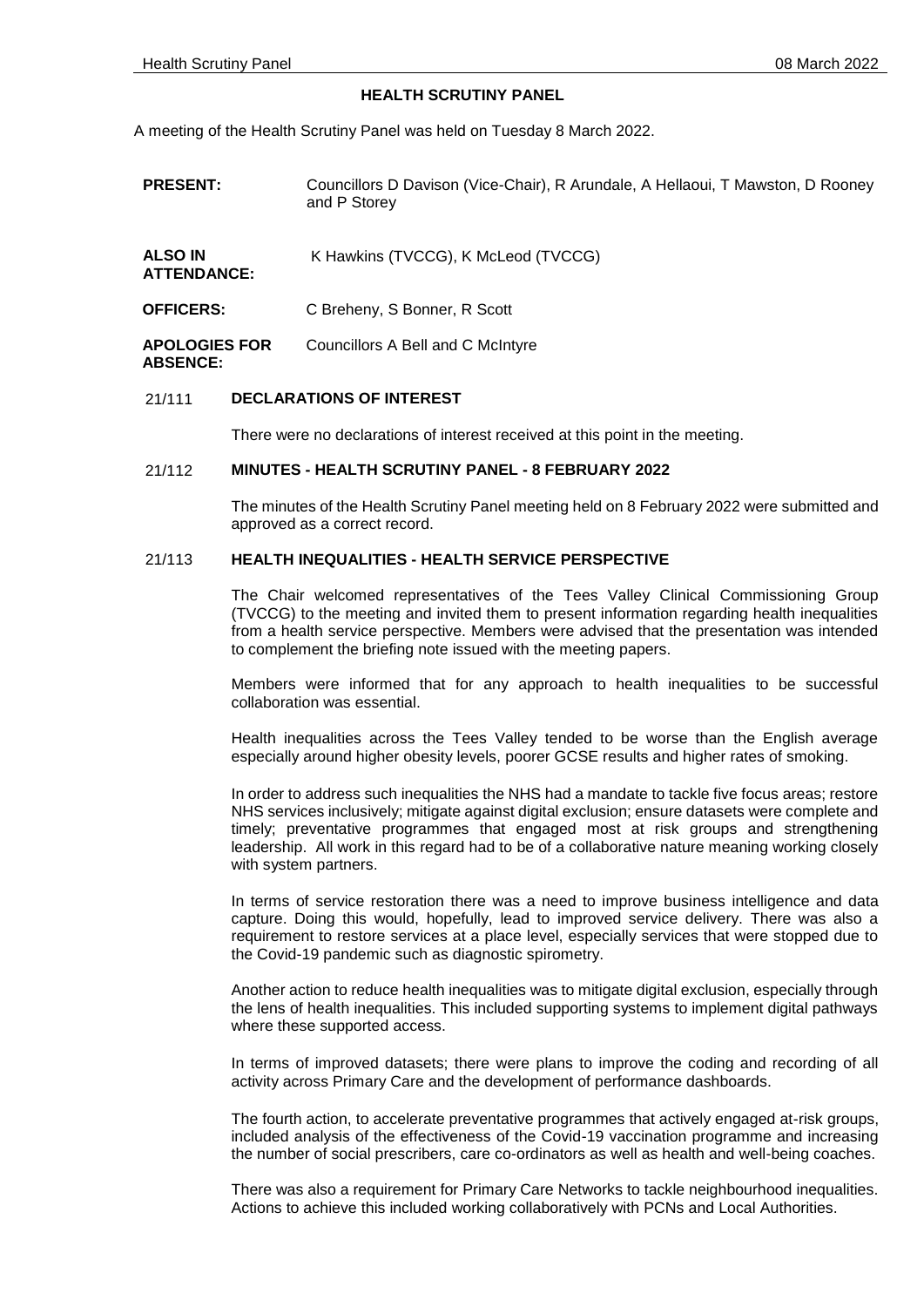Members were advised that a great deal of detail sat behind the top level actions presented. The TVCCG advised the Panel they were grateful to the Council's Public Health Team for their contribution to this work.

A Member commented that health inequalities were unfair as well as avoidable and queried what financial resources were available to assist with this. It was clarified that there was a limited amount of resources which needed to be directed carefully. Members were advised that specific financial information would be available from the Finance Director of the TVCCG.

A Member commented that the information about health inequalities presented to the Panel did not seem to have improved from previous years and that collaborative working had not always been effective. The Member queried how confident the TVCCG was in achieving its aims. It was confirmed that success depended on a collaborative approach but every effort would be made to achieve the actions identified to Members.

A Member commented that financial investment was not the only solution to the problem of health inequalities. A significant element of improving the situation was cultural shift, notably individuals wanting to change their lifestyles. It was confirmed that this formed part of the solution but structural change remained pivotal to any possible solutions.

A Member raised the issue of a recent publication from the Office of National Statistics entitled "Avoidable mortality in Great Britain" which identified that Middlesbrough had the highest female preventable mortality rate. The Member queried what factors contributed to this and what actions could be taken to address this. It was clarified that the details of the report needed to be considered before updates could be brought back to future meetings.

The Director of Commissioning, Strategy and Delivery (Primary & Community Care) commented that it was important for the Health Scrutiny Panel to have an overview of health inequalities. It was also commented that relevant organisations had an element of their funding allocated for tackling health inequalities and that collaborative working should not be underestimated. The TVCCG advised they would be happy to come back to a future meeting of the Panel to deliver a joint presentation on this issue.

The Chair queried if the relatively new initiative of social prescribing was working. Work had been conducted between PCNs with some Care Coordinator roles being created. PCNs had been asked to collate relevant performance data on social prescribing and this was currently being analysed.

A Member queried if there was a specific timeline for the actions identified to be achieved. It was clarified that many of the actions were either continuations or had been carried over from previous years, and as such had a long term aim.

The Chair thanked the TVCCG for their presentation.

### ORDERED that:

- 1. Further financial information to be brought back to a future meeting of Health Scrutiny;
- 2. That regular updates about mortality rates identified in the ONS report "Avoidable mortality in Great Britain" be brought back to future Health Scrutiny Panel meetings;
- 3. That the information presented be noted.

# 21/114 **HEALTH INEQUALITIES - PUBLIC HEALTH PERSPECTIVE**

The Chair welcomed the Advanced Public Health Practitioner to the meeting and invited her to present information relating to health inequalities. Members were informed that much of the presentation covered similar themes as those presented by the TVCCG.

It was reiterated that collaborative working was key to success in combatting health inequalities. Members were advised that to effectively combat health inequalities the subject needed to be reframed. To this end health inequalities should be viewed through the Population Intervention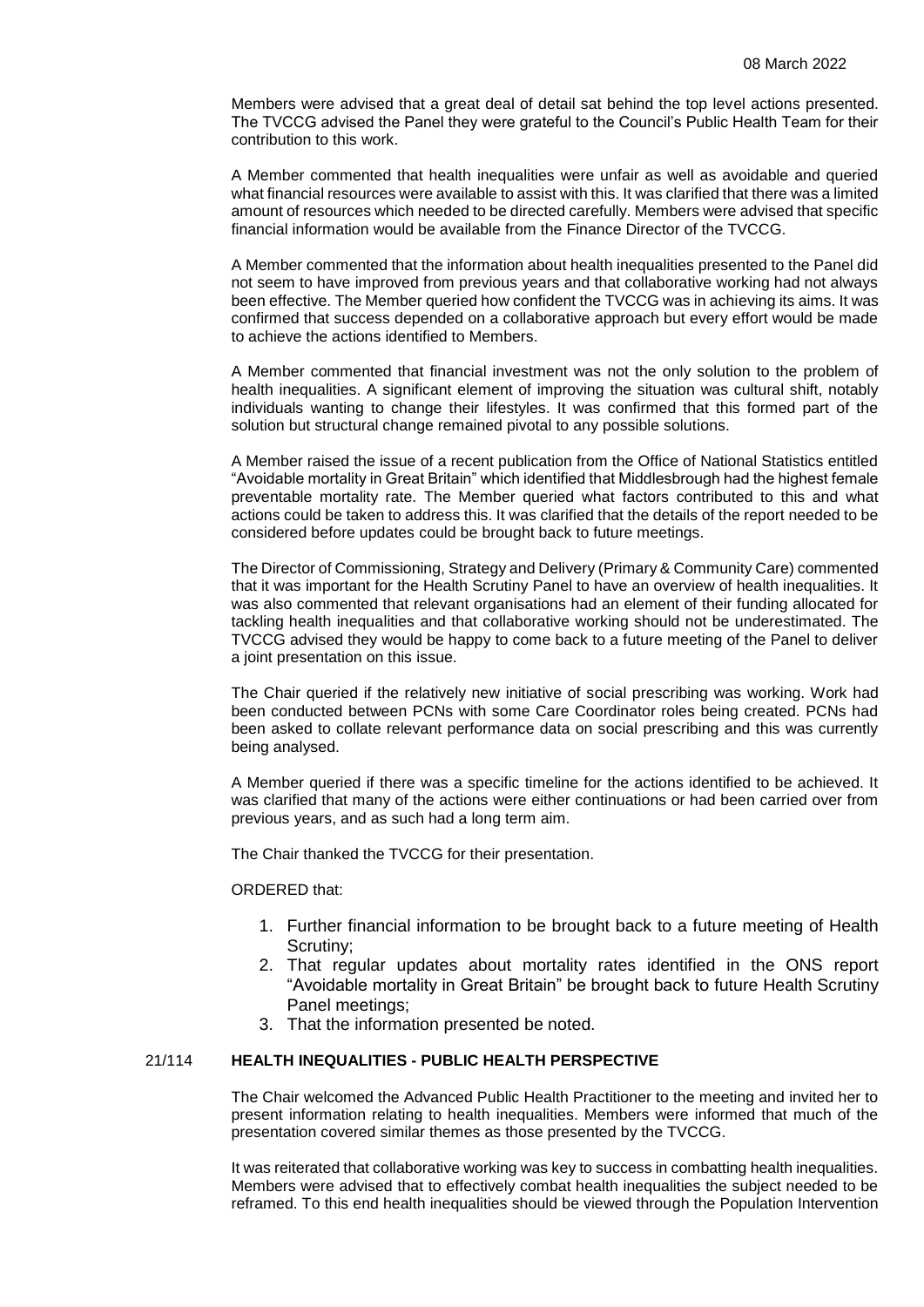Triangle which composed of Civic, Service and Community Based Interventions. As part of those interventions it was noted the most effective actions in reducing inequalities included structural changes to the environment; income support; reduced price barriers and intensive support for disadvantaged population groups.

Conversely, the least effective measures included those whereby people had to opt-in; information based campaigns and interventions that had significant cost or travel barriers.

The actions to combat health inequalities were based on the Marmot recommendations of 2010, the central focus being that disadvantage started before birth.

Members heard that health inequalities were preventable differences in health status across the population and that several overlapping factors contributed to them. Health inequalities were also driven by a complex interaction between factors including life expectancy; the prevalence of mental health and experience of health care. These were, in turn, affected by wider determinants such as education and income levels.

The scale of health inequalities in Middlesbrough, and the determinants of them, were on a higher scale that the English average. These included lower life expectancy and variation in life expectancy within Middlesbrough itself. This situation had been exacerbated by the Covid-19 pandemic.

Public Health was piloting the Health Inequality Impact Assessment which aimed to embed health inequalities in the planning process. This tool would help different organisations in their strategic planning and understand the local health profile of the population. This Impact Assessment was being piloted in five identified areas and was supported with a strong placebased partnership with Middlesbrough's Primary Care Networks.

An example of a strong community based interventions was the Changing Future Programmes through which South Tees was successful in securing £3.11 million.

This was a high profile national programme that aimed to tackle multiple vulnerabilities including two or more issues such as substance abuse and mental health.

In terms of service based interventions; there were numerous preventative services in place that aimed to address some of the more significant health inequalities in Middlesbrough, such as those related to smoking and alcohol misuse. It was important to build equitability into service design by locating services in hard to engage areas and providing services free at the point of access.

Members were advised that provided there was sufficient political and societal will health inequalities could be reduced.

A Member commented that given the breadth and importance of the information provided it would be prudent for the information to be broken down and detailed for Members in the future.

A Member commented they were unsure if the political will existed to tackle health inequalities in the manner identified and queried if the financial resources available to tackle health inequalities was sufficient. The Member also queried how emerging issues, such as the ONS publication "Avoidable mortality in Great Britain" were addressed. It was clarified that collaborative working may help improve financial resourcing and that the ONS publication was very recent and further consideration of its contents was required before action could be taken.

A Member commented that other Council services could indirectly help combat health inequalities, such as licensing saturation areas that prevented too many alcohol outlets being created in a specified area. The Member commented that the solution to health inequalities was not only a matter of increased financial investment, instead a cultural shift was also required. Public Health commented that various initiatives were in place that tried to understand people's behaviours.

The Chair thanked the Advanced Public Health Practitioner for their attendance.

ORDERED that: